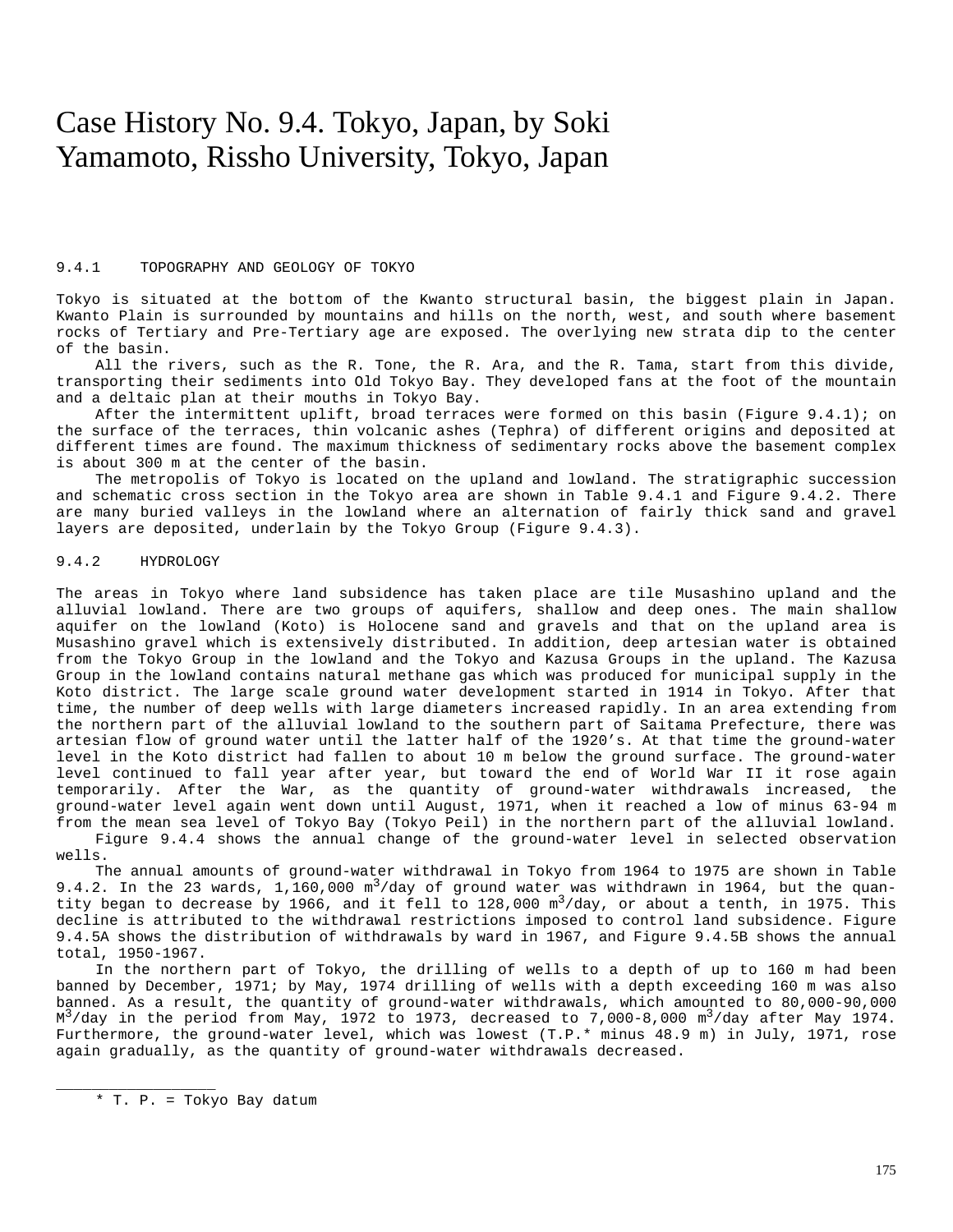

Figure 9.4.1 Geomorphological map of Kwanto District (after Kaizuka). 1, Alluvial lowland; 2, Diluvial upland; 3, Tertiary hill; 4, mountain; 5, volcano.

# 9.4.3 LAND SUBSIDENCE

In 1923, a severe earthquake occurred near Tokyo, causing widespread damage in the Koto region, east of the city of Tokyo. In order to study the crustal disturbance which might have accompanied this severe earthquake, a precise leveling was rerun in this region. As a result, it was found that the land subsidence was as a whole increasing gradually year by year. It was also found that the extent of the region where the land subsidence was then advancing occupied an area of about 100  $km^2$ , situated between the Sumida and the Arakawa rivers, which flow through the region from north to south.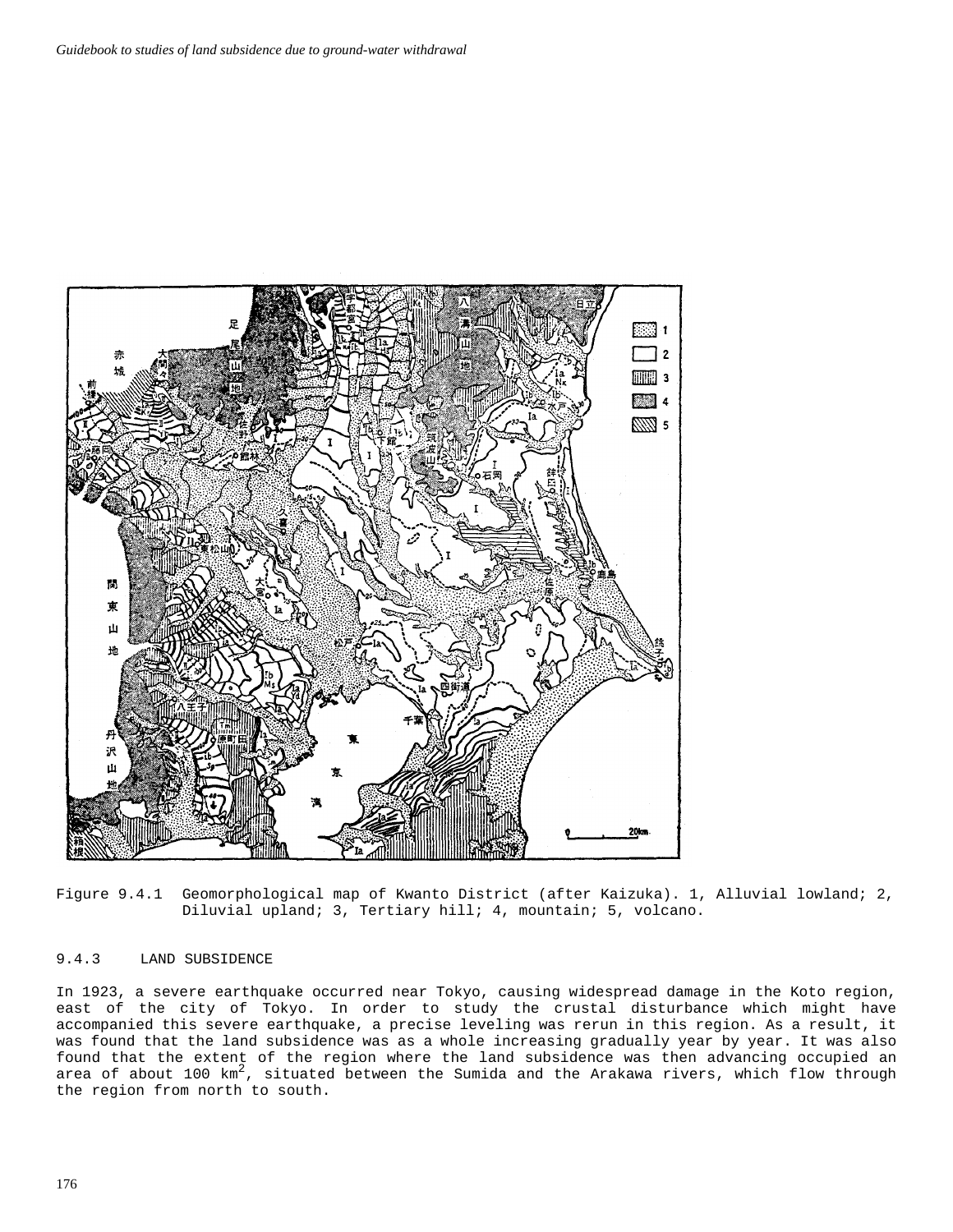

Figure 9.4.2 Schematic geologic cross section of Kwanto Basin.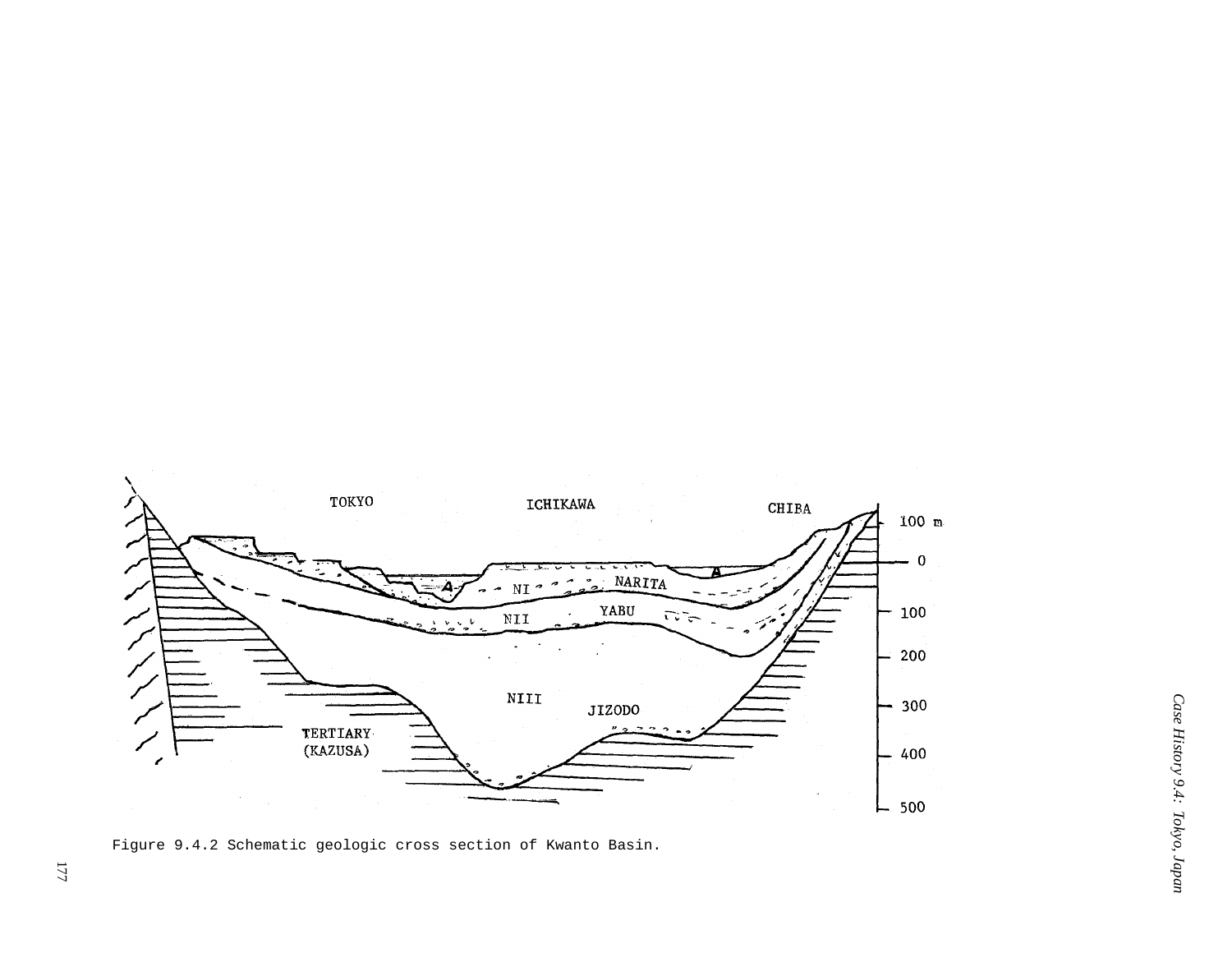





Figure 9.4.3 Geologic cross section.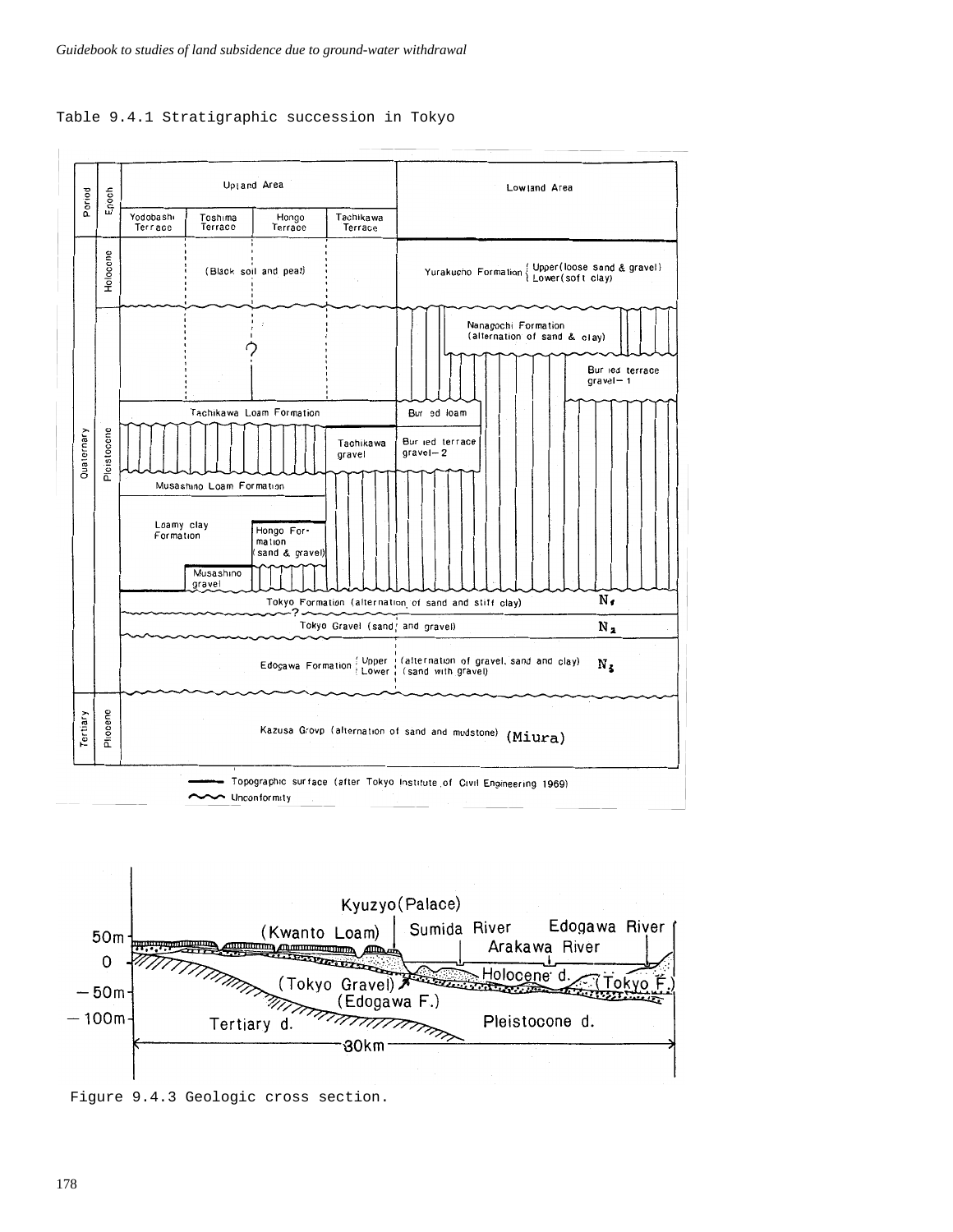

Figure 9.4.4 Secular trend of ground-water levels. Small circles indicate ground-water levels at the time of bore drilling near AZUMA-A and B (node 4)

|                        |      |      |      |      |      |      |      |      |      | Unit: $1000m^3/day$ |      |      |
|------------------------|------|------|------|------|------|------|------|------|------|---------------------|------|------|
| $\sqrt{2}$ ear<br>Area | 1964 | 1965 | 1966 | 1967 | 1968 | 1969 | 1970 | 1971 | 1972 | 1973                | 1974 | 1975 |
| 23 wards   1162        |      | 1017 | 805  | 732  | 679  | 674  | 747  | 550  | 324  | 283                 | 195  | 128  |
| Tama                   | 353  | 480  | 536  | 594  | 626  | 765  | 953  | .891 | 853  | 861                 | 818  | 790  |
| Total                  | 1515 | 1497 | 1341 | 1326 | 1305 | 1439 | 1700 | 1441 | 1177 | 1144                | 1013 | 918  |

Table 9.4.2 Amounts of ground-water withdrawal in Tokyo.

Data from Bureau of Environmental Protection, Tokyo Metropolitan Government

In association with the advancement of such a local subsidence, several remarkable phenomena occurred, such as "lift up" of masonry buildings and well pumps and inundation by rivers and sea tide.

In order to make clear the general features of the subsidence, precise leveling along the network of the leveling routes in Tokyo was started. It takes, however, considerable time to carry out the leveling survey on the network, including all bench-marks in Tokyo. Therefore, the leveling survey has been repeated frequently on the network of bench-marks in the region where the land subsidence is greatest.

In the first stage of study of the subsidence, the leveling was repeated at irregular intervals. Afterwards, it was thought to be inconvenient to work out vertical displacements based on the data of precise levels repeated at irregular intervals, since the amounts of the subsidence became larger and the rates of the subsidence were different from place to place. Therefore, in the Koto region, i.e., the region east of the Sumida river, where the subsidence was greatest, the leveling was repeated every two years, during the period from 1938 to 1946. Since then, leveling has been repeated every year in this region.

First order leveling and observations of the compaction of soil layers and the ground-water levels by means of observation wells were also carried out. As of January, 1976, the area Surveyed by leveling extended to 900  $km^2$ , using 632 bench-marks where the levelings are made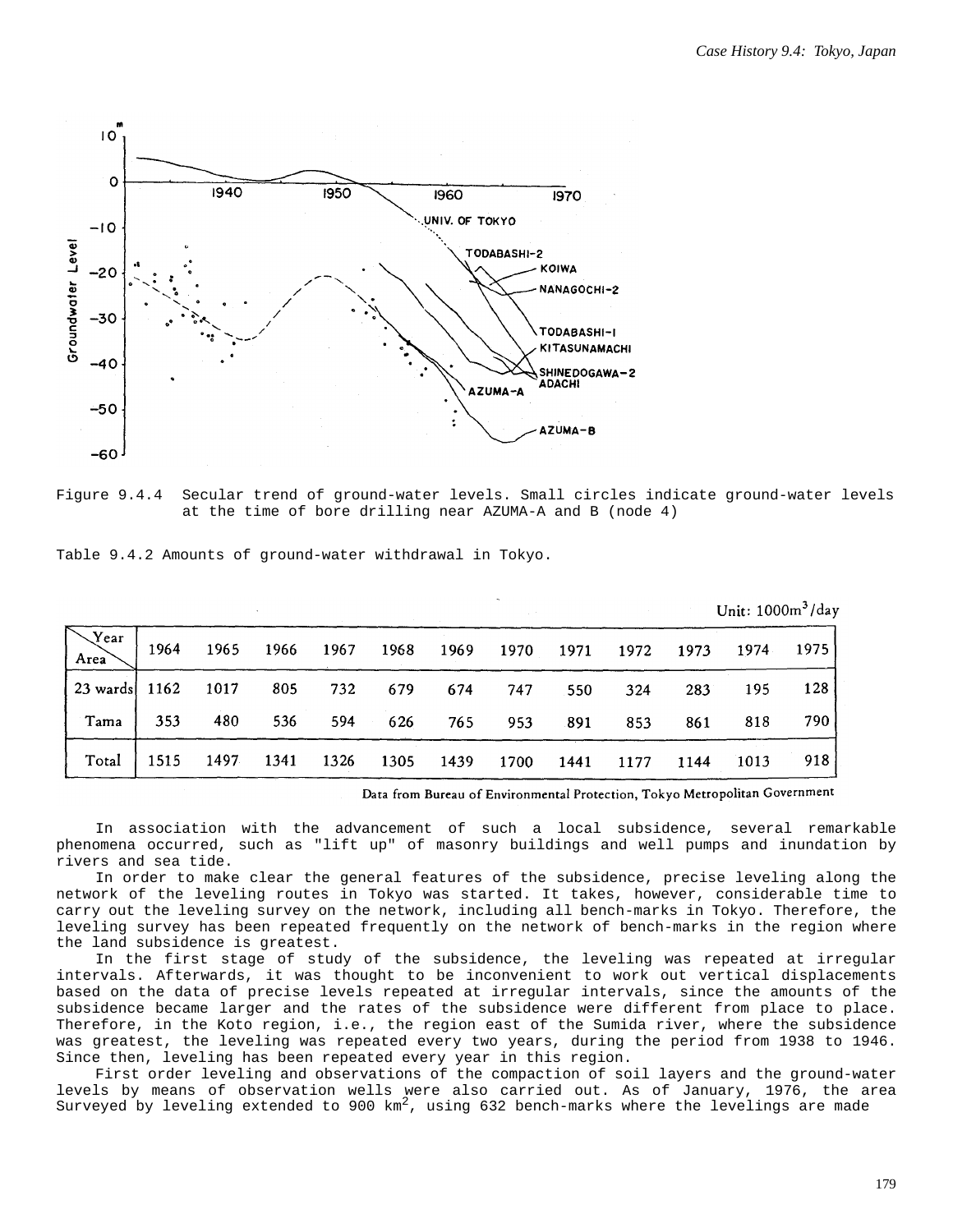



Figure 9.4.5 Amounts of ground-water withdrawal; A, by ward; B, by year.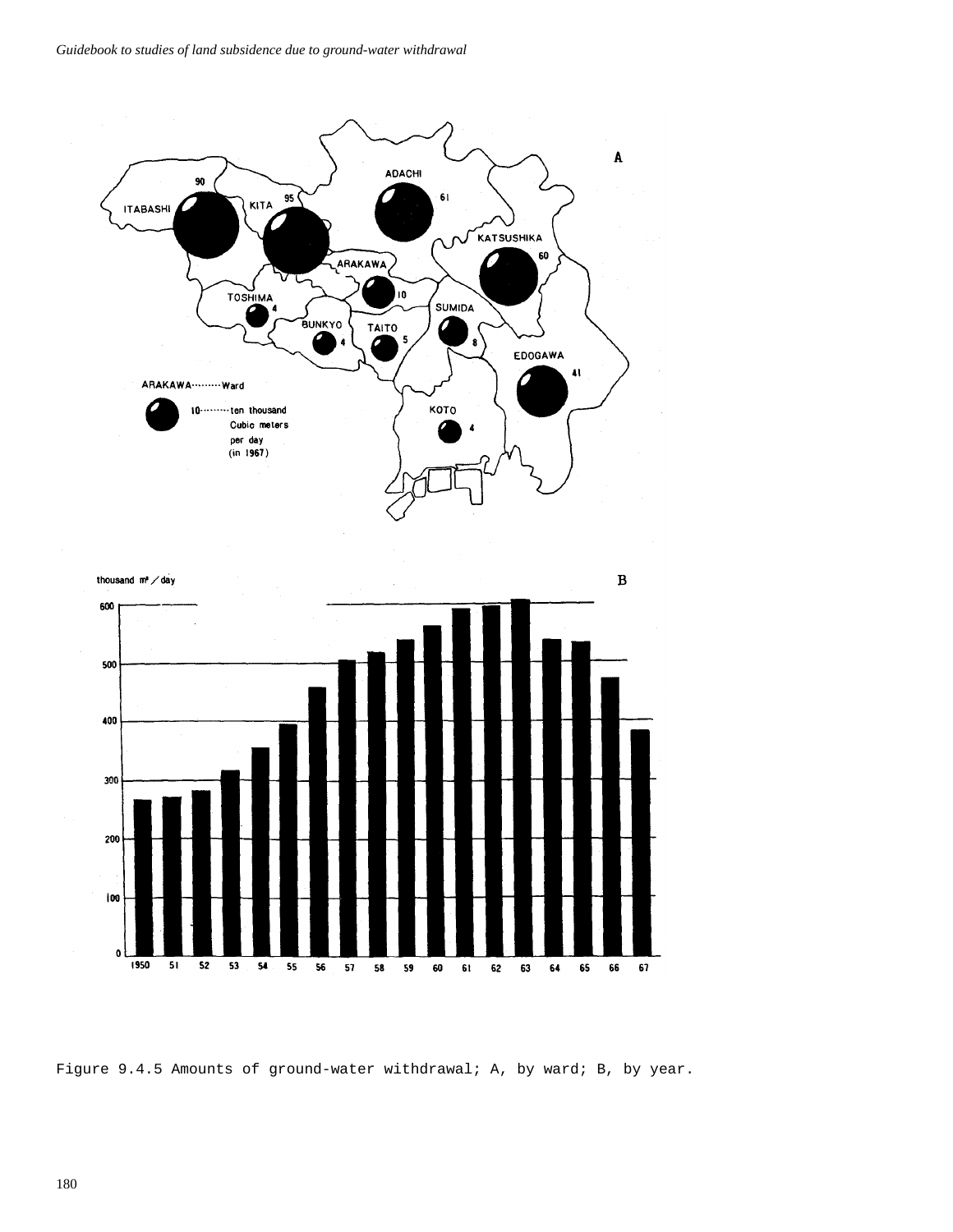every year. The compaction of soil layers and the changes of ground-water levels are observed at 68 observation wells located at 34 sites (Figure 9.4.6). The water-level plots are dashed.

Land subsidence has occurred in the Koto district since around 1900 and in the eastern part of the alluvial lowland (Edogawa Ward) since 1920. On the other hand, in the Musashino upland, land subsidence began to occur in the latter half of the 1950's.

The maximum subsidence in Tokyo is about 4.6 m and the maximum rate is 27 cm/yr (Figure 9.4.7). The total subsiding area in Kwanto (Tokyo, Chaiba, Kanagawa, and Saitama) amounts to 2420 km<sup>2</sup> and the area where the subsidence amounts to more than 10 cm/yr is still about 100 km<sup>2</sup>.

In order to prevent or abate such a rate of subsidence, the pumping of ground water was restricted as stated above, and thus the rate has dropped year after year since 1972.



Figure 9.4.6 Secular changes of land subsidence and ground-water levels in Tokyo.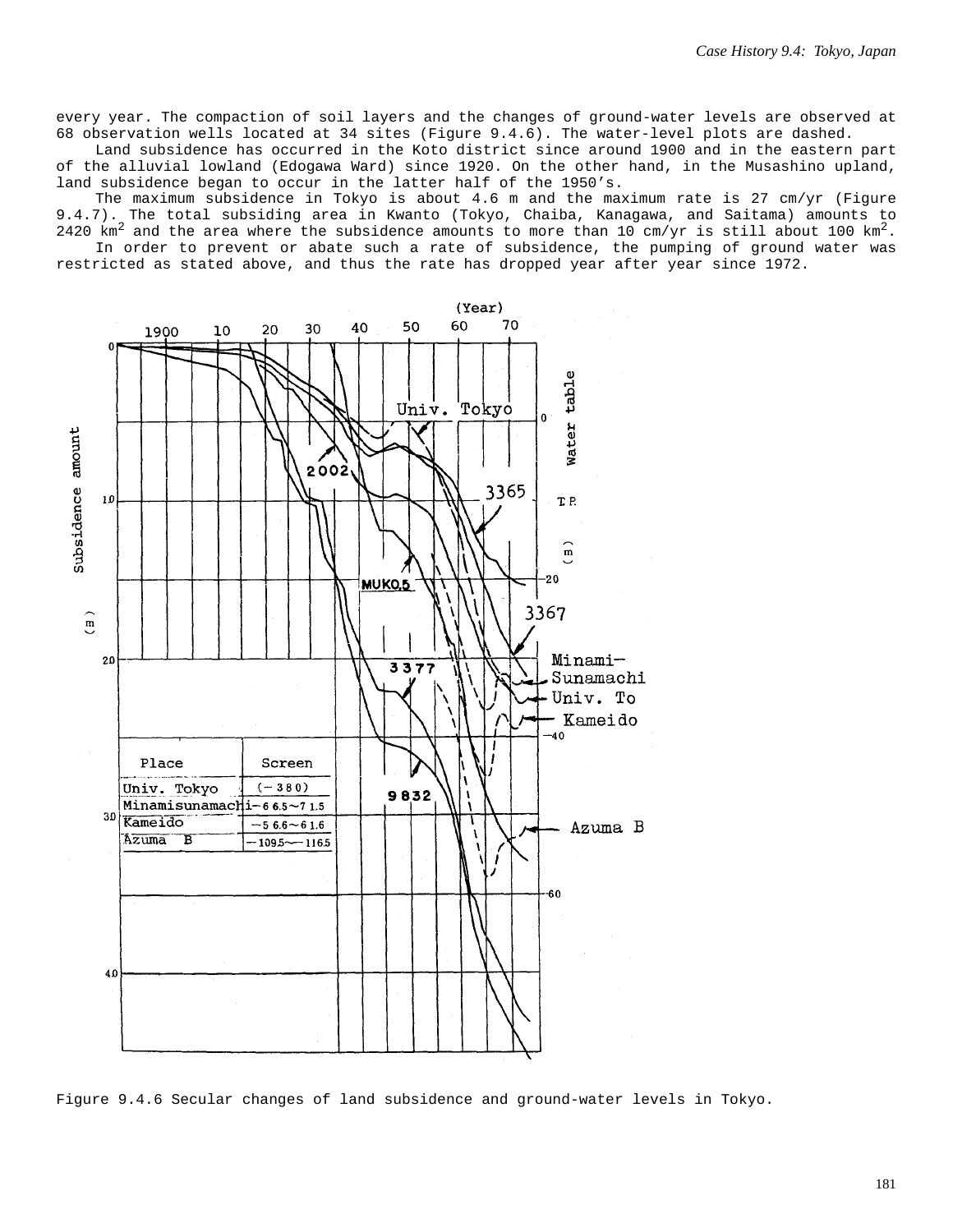

Figure 9.4.7 Total subsidence in Tokyo from 1938 to 1975.

## 9.4.4 PARAMETERS

Soil tests were carried out on undisturbed core samples. Consolidation tests were made by applying one-directional pressure.  $C_c$  value ranged from 0.2 to 1.2 and has the tendency of increasing with increasing water content. The  $M_V$  value varies as follows:

> Alluvial clay  $2 - 3 \times 10^{-2}$  cm<sup>2</sup>/kg<br>Diluvial clay  $2 - 6 \times 10^{-3}$ Diluvial clay<br>Tertiary clay  $1x10^{-3} - 4x10^{-4}.$ K: hydraulic conductivity Tokyo Group2.1 x  $10^{-2}$  cm/sec Kazusa Group1.3  $\times$  10<sup>-2</sup>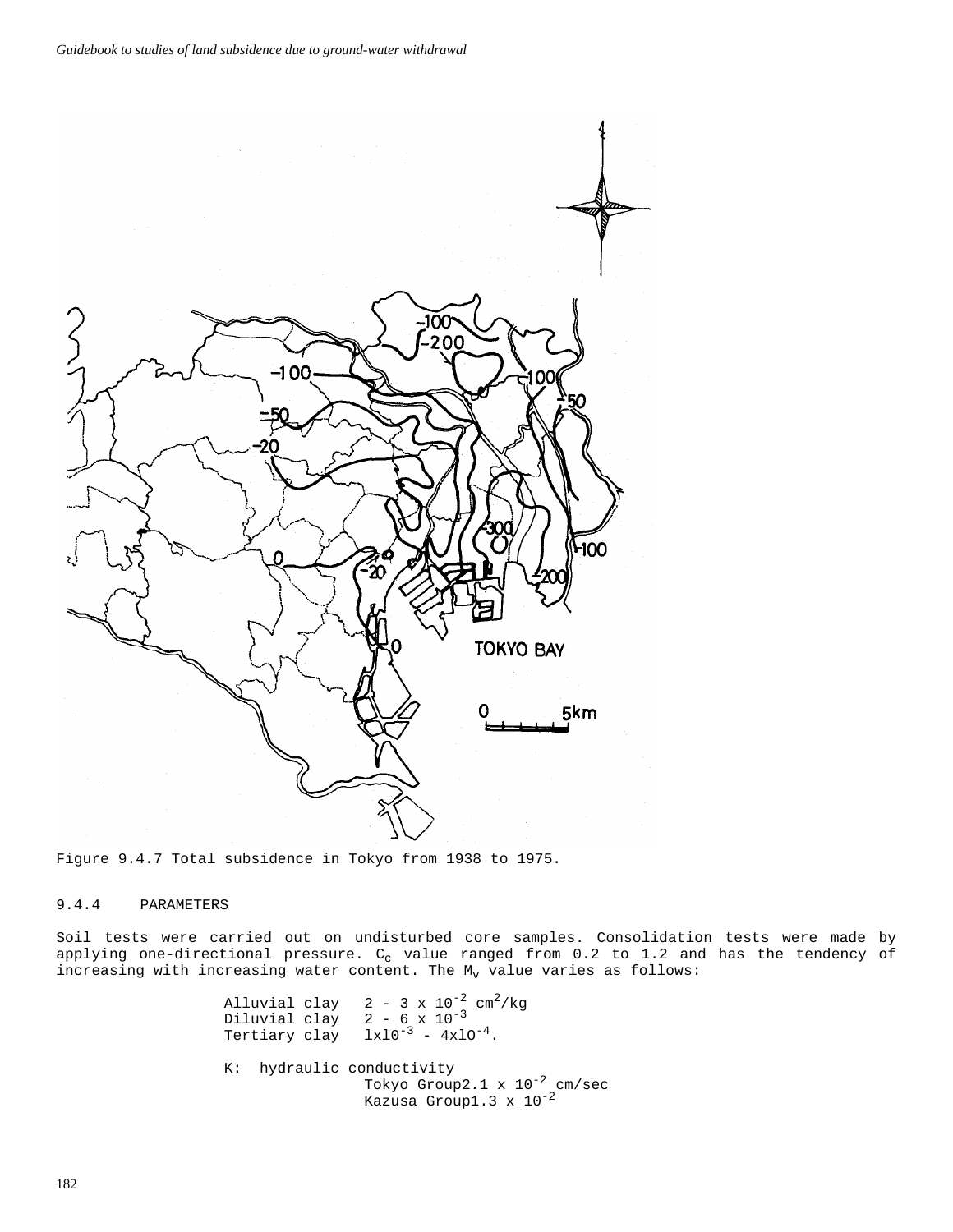#### 9.4.5 COUNTERMEASURES

In Tokyo, the local government legislated a Metropolitan Ground-Water Law, superposed on the "Industrial Ground-Water Law" and "Building Ground-Water Law." Moreover, they constructed dikes for floods and high tides, pumping installations for drainage, water-supply works for industry, and polder systems. The estimated cost for the countermeasures for the period 1957 through 1970 is about 225 million U.S. dollars.

The regulations for ground-water withdrawal are as follows:

1. Restrictions under the Industrial Water Law. The restrictions are designed to reduce the ground-water withdrawals by supplying substitute waters. The main restrictions are described chronologically in the following:

January 1961: A ban on drilling a new well in the southern part of the alluvial lowland (the Koto district).

July 1963: A ban on drilling a new well in the northern part of the alluvial lowland (the Johoku district).

June 1966: Pumping of ground water in the southern part of the alluvial Iowland (the Koto district) was restricted.<br>December 1971: Pumping of ground water in

Pumping of ground water in the northern part of the alluvial lowland (the Johoku district) was restricted.

April 1975: Pumping of ground water in the eastern part of the alluvial lowland (the Edogawa district ) was restricted.

2. Restrictions under the Law Controlling Pumping of Ground Water for Use in Buildings The law aims at holding in check the pumping of ground water for air conditioning and other non-drinking purposes in medium- and highrise buildings. The progress of restrictions under the law is described chronologically in the following:

July 1963: A ban on the drilling of new wells in the alluvial lowland. July 1965 and July 1966: Restrictions on the pumping of ground water in the alluvial lowland.

May 1973: The restriction was extended to the whole area of the 23 wards, and the control of ground-water withdrawals was strengthened.

- 3. Restrictions under the Tokyo Metropolitan Environmental Pollution Control Ordinance. The ordinance restricted the drilling of new wells in areas not covered by the two laws mentioned above.
- 4. Suspension of drawing ground water containing natural gas The Tokyo Metropolitan Government in December 1972 bought the mining rights for water-soluble natural gas extracted in the neighborhood of the Ara River estuary, and thereby suspended the pumping of gas-water  $(3,000 \text{ M}^3)$ day) from the Kazusa Group. On the other hand, in the Tama district, the drilling of new wells

for industrial water and water for non-drinking purposes (for example, the supply of bath water) is restricted under the Metropolitan Ordinance mentioned in (3) above, but with an increase in population in the district, the demand for ground water climbed from  $350,000 \text{ m}^3/\text{day}$  in 1964 to some 900,000 M<sup>3</sup> /day in 1971.

The replacement drinking water and building water are supplied from the River Tone through the Musashi aqueduct and the industrial water is supplied from the Metropolitan industrial water works on the Tone which is provided by the construction of high dams on the upper part of this river.